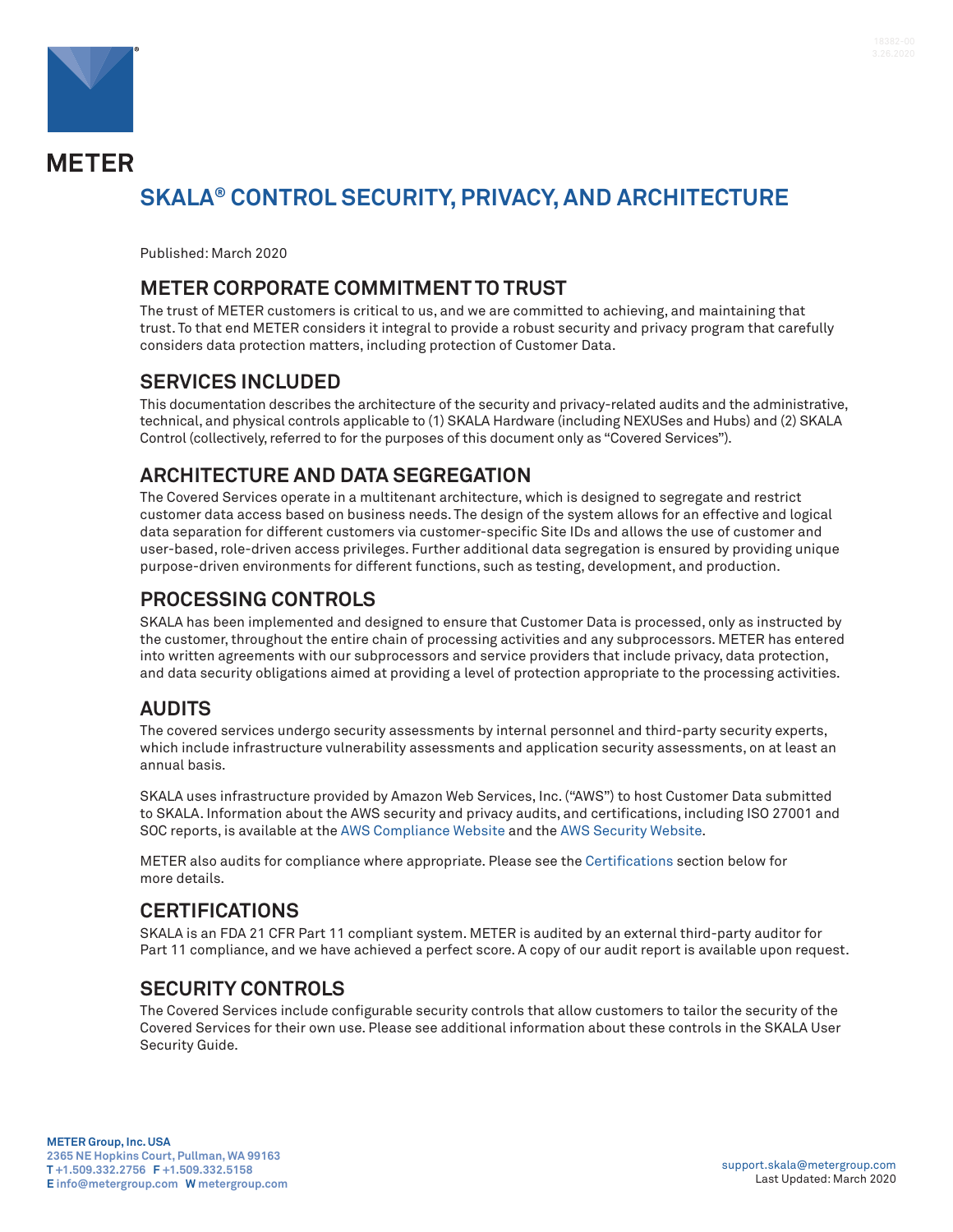# **SECURITY POLICIES AND PROCEDURES**

The Covered Services are operated in accordance with the following policies and procedures to enhance security:

- Customer Passwords are stored using a one-way, salted hash.
- User Access Log Entries will be maintained, containing date, time, user ID, URL executed or entity ID operated on, operation performed (Create, Update, Delete), and source IP address. Note that source IP may not be available if the customer is using NAT or PAT.
- If there is suspicion of inappropriate access, METER can provide customers log entry records.
- Data Center Physical Access logs, System Infrastructure logs, and Application logs will be kept for a minimum of 90 days. Logs will be kept in a secure area to prevent tampering.
- Passwords are not logged.
- Administrative Changes to the Covered Services (such as password changes) are tracked in the event log and can be reviewed by the customer's administrative users.
- METER will not set a defined password for any users. Passwords are reset to a random value (which must be changed on first use) and delivered automatically via email to the requesting user.

# **SECURITY LOGS**

All systems used in the provisioning of the Covered Services, including firewalls, routers, network switches, and operating systems, log information to their respective log facility or a centralized log server (hereto referred to as the SIEM) in order to enable security reviews and analysis.

# **INCIDENT MANAGEMENT**

METER maintains security incident management policies and procedures. METER will notify any impacted customer without undue delay of any unauthorized disclosure of their respective Customer Data by METER or its agents of that METER becomes aware to the extent permitted by law.

METER typically notifies customers of significant incidents by email and, for incidents lasting more than four hours, may invite customers to join a conference call about the incident and METER's response.

# **USER AUTHENTICATION**

Using the Covered Services requires authentication via one of the supported mechanisms described in the SKALA User Security Guide. All data access requires successful authentication. Following successful authentication, the system will assign a random session ID to the user's browser to preserve and track session state.

# **ACCESS CONTROLS**

SKALA operates under a least-privilege access model. This model is extended to METER developers, IT, and support staff. In order to ensure that this model is applied appropriately and that the Customer Data is protected, METER has implemented a number of technical controls around access to the systems and Customer Data. These technical controls include tightly controlled IP whitelisting, Key-based SSH access, minimal port availability, and an auditable recorded remote access tool ensuring that all activities taken by METER staff are accountable, traceable, and appropriate.

# **PHYSICAL SECURITY**

Production data is housed in a data center that utilizes access control systems to ensure only authorized personnel have access to secure areas. These facilities are designed to withstand adverse weather, provide redundant electrical and telecommunication systems, utilize environmental monitoring systems to monitor temperature, humidity, and other conditions, and contain strategically placed heat, smoke, and fire detection and suppression systems. Facilities are secured by around-the-clock guards, surveillance, and two-factor access screening and escort-controlled access. In the event of a power failure, uninterruptible power supply and continuous power-supply solutions are used to provide power while transferring systems to on-site backup generators.

# **RELIABILITY AND BACKUP**

All networking components and servers are configured in a redundant configuration. All Customer Data submitted to the Covered Services are stored on a primary database server with multiple active clusters for higher availability. All Customer Data submitted to the Covered Services, up to and including the last committed transaction, are automatically replicated on a near real-time basis to the secondary site and